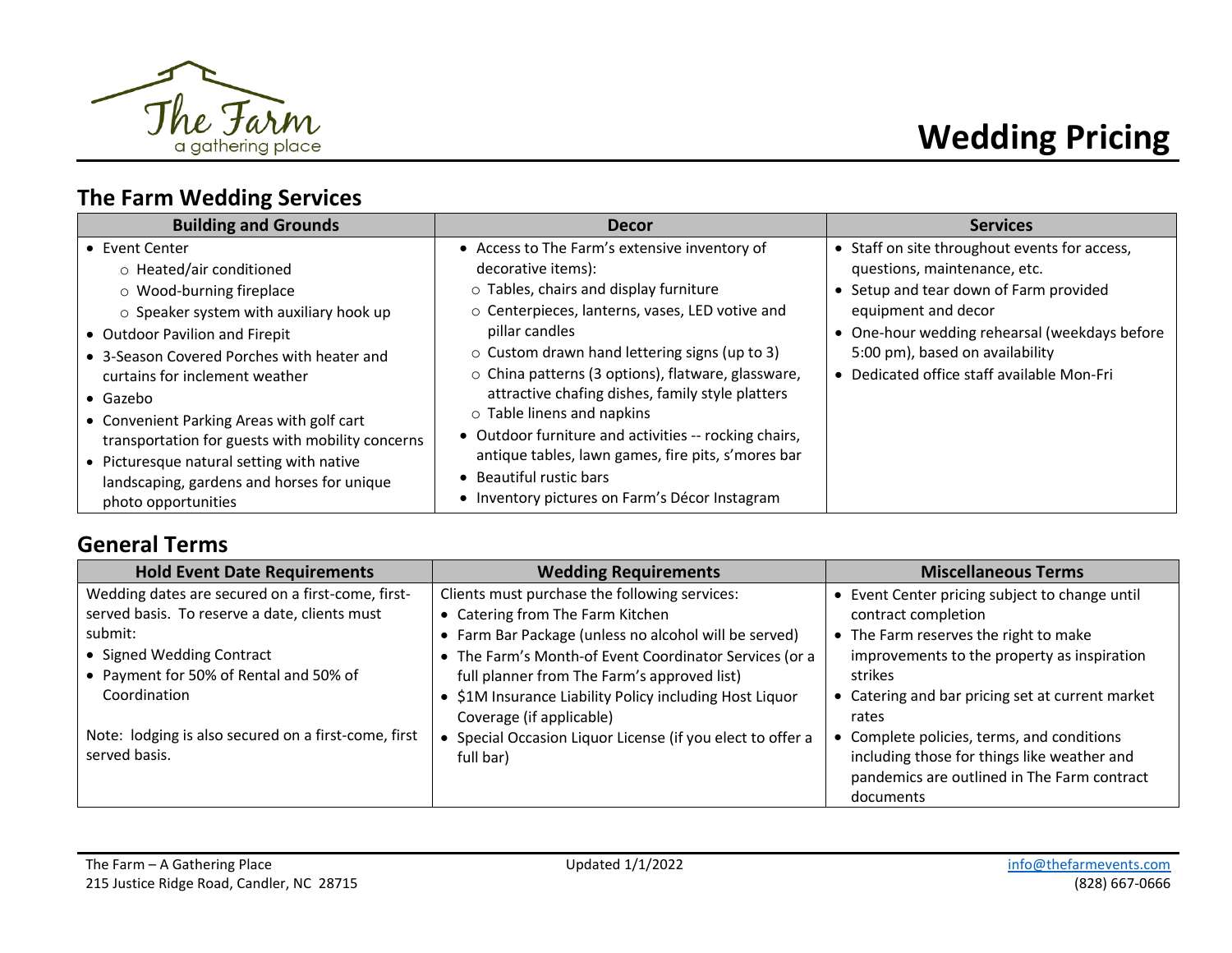# **Seasonal Wedding Pricing**

| Day of Week | <b>Hours of Access**</b>                                                       | # of Guests | <b>Premium Months</b> | <b>Catering</b><br><b>Tent Rental</b><br><b>Minimum</b> |                               | <b>Holiday Fee</b> <sup>+</sup> |
|-------------|--------------------------------------------------------------------------------|-------------|-----------------------|---------------------------------------------------------|-------------------------------|---------------------------------|
| Saturday    |                                                                                | Up to 150   | \$10,975              | n/a                                                     |                               | \$1,750                         |
|             | 12 contiguous hours<br>noon to midnight                                        | 151 to 250  | \$12,475              | Required***                                             | \$8,000 based<br>on 76 guests | \$2,500                         |
|             |                                                                                | 251 to 300  | Call for pricing      | Required                                                |                               | Call for pricing                |
|             |                                                                                | Up to $75$  | \$7,475               | n/a                                                     |                               | \$1,000                         |
| Friday or   | 8 contiguous hours<br>$3$ pm $-11$ pm                                          | 76 to 150   | \$8,475               | n/a                                                     | \$5,250 based                 | \$1,500                         |
| Sunday      |                                                                                | 151 to 250  | \$9,975               | Required***<br>on 50 guests                             |                               | \$2,000                         |
|             |                                                                                | 251 to 300  | Call for pricing      | Required                                                |                               | Call for pricing                |
|             |                                                                                | Up to $75$  | \$4,475               | n/a                                                     |                               | \$1,000                         |
| Monday thru | 76 to 150<br>8 contiguous hours<br>$3$ pm $-11$ pm<br>151 to 250<br>251 to 300 | \$5,475     | n/a                   |                                                         | \$1,500                       |                                 |
| Thursday    |                                                                                | \$6,475     | Required***           | n/a                                                     | \$2.000                       |                                 |
|             |                                                                                |             | Call for pricing      | Reguired                                                |                               | Call for pricing                |

**Wedding Service Pricing\* – Premium Months (May/Jun/Sept/Oct/Nov)**

#### **Wedding Service Pricing\* – Special Months (Mar/Apr/Jul/Aug)**

| Day of Week | <b>Hours of Access**</b>         | # of Guests | <b>Special Months</b><br><b>Tent Rental</b> |             | <b>Catering</b><br><b>Minimum</b> | <b>Holiday Fee</b> <sup>+</sup> |
|-------------|----------------------------------|-------------|---------------------------------------------|-------------|-----------------------------------|---------------------------------|
|             |                                  | Up to 75    | \$8,475                                     | n/a         |                                   | \$1,250                         |
| Saturday    | 12 contiguous hours              | 76 to 150   | \$9,475                                     | n/a         | n/a                               | \$1,750                         |
|             | noon to midnight                 | 151 to 250  | \$10,975                                    | Required*** |                                   | \$2,500                         |
|             |                                  | 251 to 300  | Call for pricing                            | Required    |                                   | Call for pricing                |
|             |                                  | Up to $75$  | \$5,975                                     | n/a         |                                   | \$1,000                         |
| Friday or   | 8 contiguous hours               | 76 to 150   | \$6,975                                     | n/a         |                                   | \$1,500                         |
| Sunday      | $3$ pm $-11$ pm                  | 151 to 250  | \$8,475                                     | Required*** | n/a                               | \$2,000                         |
|             |                                  | 251 to 300  | Call for pricing                            | Required    |                                   | Call for pricing                |
|             | 8 contiguous hours<br>3 pm-11 pm | Up to 75    | \$4,275                                     | n/a         |                                   | \$1,000                         |
| Monday thru |                                  | 76 to 150   | \$4.925                                     | n/a         |                                   | \$1,500                         |
| Thursday    |                                  | 151 to 250  | \$5,975                                     | Required*** | n/a                               | \$2,000                         |
|             |                                  | 251 to 300  | Call for pricing                            | Required    |                                   | Call for pricing                |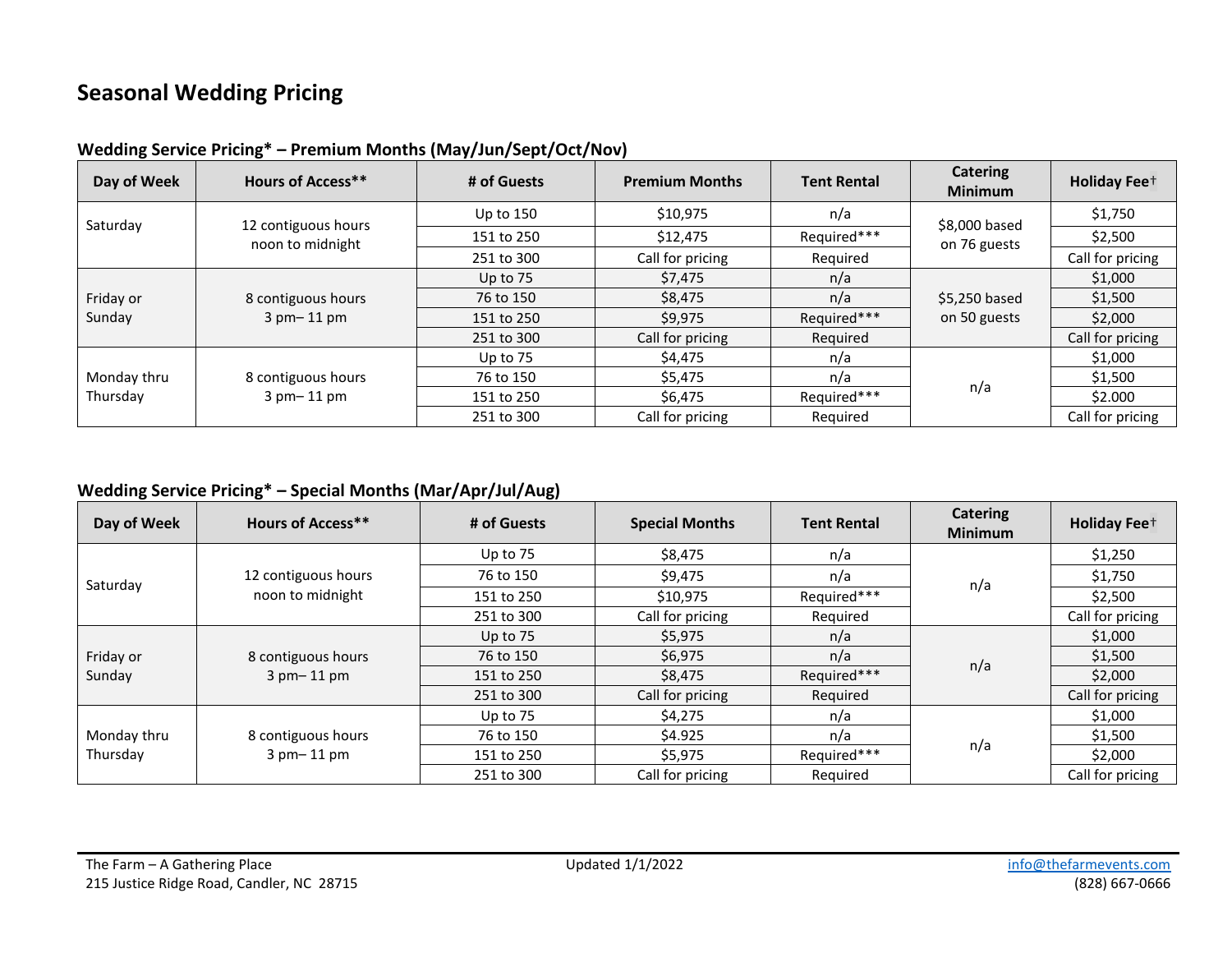| Day of Week             | <b>Hours of Access**</b>              | # of Guests     | <b>Winter Months</b><br><b>Tent Rental</b> |     | <b>Catering</b><br><b>Minimum</b> | <b>Holiday Fee</b> <sup>+</sup> |
|-------------------------|---------------------------------------|-----------------|--------------------------------------------|-----|-----------------------------------|---------------------------------|
|                         |                                       | Up to $50$      | \$4,200                                    | n/a |                                   | \$750                           |
| Saturday                | 8 contiguous hours<br>$3$ pm $-11$ pm | 51-100          | \$4,800                                    | n/a | n/a                               | \$1000                          |
|                         |                                       | $101 - 135 + +$ | \$5,500                                    | n/a |                                   | \$1250                          |
| Friday or               | 8 contiguous hours<br>$3$ pm $-11$ pm | Up to $50$      | \$3,300                                    | n/a |                                   | \$750                           |
| Sunday                  |                                       | 51-100          | \$4,300                                    | n/a | n/a                               | \$1000                          |
|                         |                                       | $101 - 135 +$   | \$5,000                                    | Yes |                                   | \$1250                          |
|                         | 8 contiguous hours<br>$3$ pm $-11$ pm | Up to $50$      | \$3,000                                    | n/a |                                   | \$750                           |
| Monday thru<br>Thursday |                                       | 51-100          | \$4,300                                    | n/a | n/a                               | \$1000                          |
|                         |                                       | 101-135++       | \$4,700                                    | n/a |                                   | \$1250                          |

#### **Wedding Service Pricing\* – Winter Months (Jan/Feb/Dec)**

#### *Wedding Service Pricing Notes:*

*\* Pricing does not include 7% NC Sales Tax or optional (but greatly appreciated) gratuity. Gratuities are usually 15-20% of catering invoice.*

*\*\* Access hours must include 2 hours for vendor set-up and 1 hour for vendor tear-down; additional time can be purchased see Miscellaneous Fees.*

- *\*\*\* The Farm may agree to waive the tent requirements for 150-200 guests if client incorporates space saving ideas (e.g., DJ vs band, stations vs seated meal)*
- † *Holiday Fee applies to holiday weekends (New Year, Memorial Day, July 4, Labor Day, Thanksgiving, Christmas).*

†† *We can comfortably accommodate up to 135 guests at winter weddings with required space saving measures.* 

### **Services** *NOT* **Included in The Farm's Wedding Packages**

As explained above, Client must purchase wedding venue and reception site, catering, bar services, month-of-wedding coordination. The following are additional services often used by wedding Clients that are not provided by The Farm. We're happy to provide wedding Clients with our carefully vetted list of preferred vendors, but Clients must book with these vendors directly.

- 
- 
- 
- Florist (but consider The Farm if you're looking for informal floral arrangements from our Farm Garden)
- Officiant Photographer/Videographer
- DJ/Musicians Transportation Transportation Transportation Transportation Transportation Transportation Transportation Transportation Transportation Transportation Transportation Transportation T
- Hair/Make-up The Farm's inventory in the services (additional decor outside of The Farm's inventory inventory
	- Full Wedding Planning (see our Month-of-Coordination overview to understand what services are included in our wedding packages)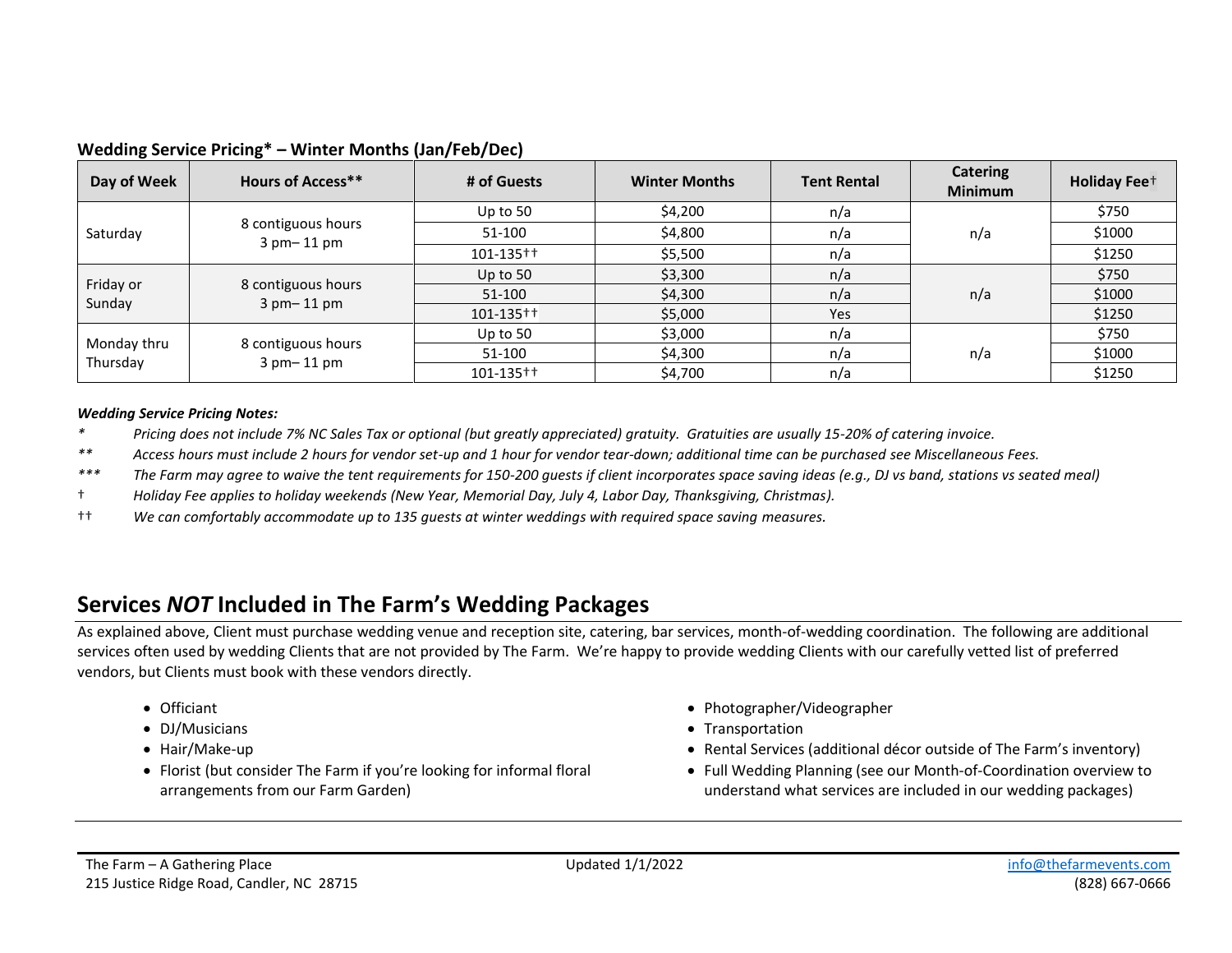## **How to Use Your Access Hours**

- **Access Hours:** the number of access hours is based on the purchased wedding package.
- **Access Hours are strictly enforced**. No items can be stored at Event Center outside of set access hours.
- **Vendor Set-up:** The Farm requires at least two hours at the beginning of your access hours for vendor set-up, and at least one hour at the end for vendor break-down.
- **Purchase Additional Access Hours:** Clients can purchase additional time to the front end of purchased access hours to extend the event or allow for additional time for vendor set-up (sometimes required by bands, florists etc.).

• Here is a suggested timeline for our 8- and 12-hour packages.

| ٠                    |                     |                      |
|----------------------|---------------------|----------------------|
|                      | <b>8 Hrs Access</b> | <b>12 Hrs Access</b> |
| Vendor Set-up        | $3 - 5$ pm          | 12 pm - 4pm          |
| <b>Guest Arrival</b> | 5-5:30 pm           | 4 - 4:30 pm          |
| Ceremony             | 5:30 -6 pm          | 4:30-5 pm            |
| Cocktails            | $6 - 6:45$ pm       | $5 - 6$ pm           |
| Reception            | $6:45 - 9:45$ pm    | $6 - 10:45$ pm       |
| Departure            | $9:45 - 10:00$ pm   | $10:45 - 11$ pm      |
| Vendor Clean-up      | 10 - 11 pm          | 11 pm-12 am          |

### **Miscellaneous Fees**

#### **Optional Fees / Upgrades**

| $\sim$                                                      |                                      |                                                                                 |                 |
|-------------------------------------------------------------|--------------------------------------|---------------------------------------------------------------------------------|-----------------|
| <b>Additional Access Time</b>                               | \$400/hour<br>\$800/hour<br>holidays | Labor Fee (add'I staffing for set-up/tear down of non-<br>Farm equipment/décor) | \$40/hour       |
| Farm Rentals                                                | Ask for pricing                      | Refresh Lodging Cleaning (varies per # cabin/cottage                            | Ask for pricing |
| (tents, X-back chairs, furniture vignettes etc.)            |                                      | bedrooms)                                                                       |                 |
| Use of Alternate Event Locations (e.g., garden for cocktail | Ask for pricing                      | Custom signs/ hand lettering (calligraphy) – (note: up to                       | Ask for pricing |
| hour, Chicken Chapel)                                       |                                      | 3 included in package)                                                          |                 |

#### **Unusual Fees -** These fees are rarely assessed but we wanted to be transparent about them:

| <b>Excessive Cleaning Fee</b>                                                                                  | \$100/hour | Late Payment Fee (see contract for complete details) | 8% accruing<br>monthly |
|----------------------------------------------------------------------------------------------------------------|------------|------------------------------------------------------|------------------------|
| Pickup/Delivery Fee (Fee for each vendor pick-up or delivery   \$100/vendor/day  <br>outside of Access Period) |            | Rejected Payment Fee (per invoice)                   | $$50 + bank$<br>fees   |
| Changes to event plans after 30-day Meeting (causing                                                           | \$100/hour | Damage Fee                                           | Cost of                |
| redesigns)                                                                                                     |            |                                                      | Repairs                |